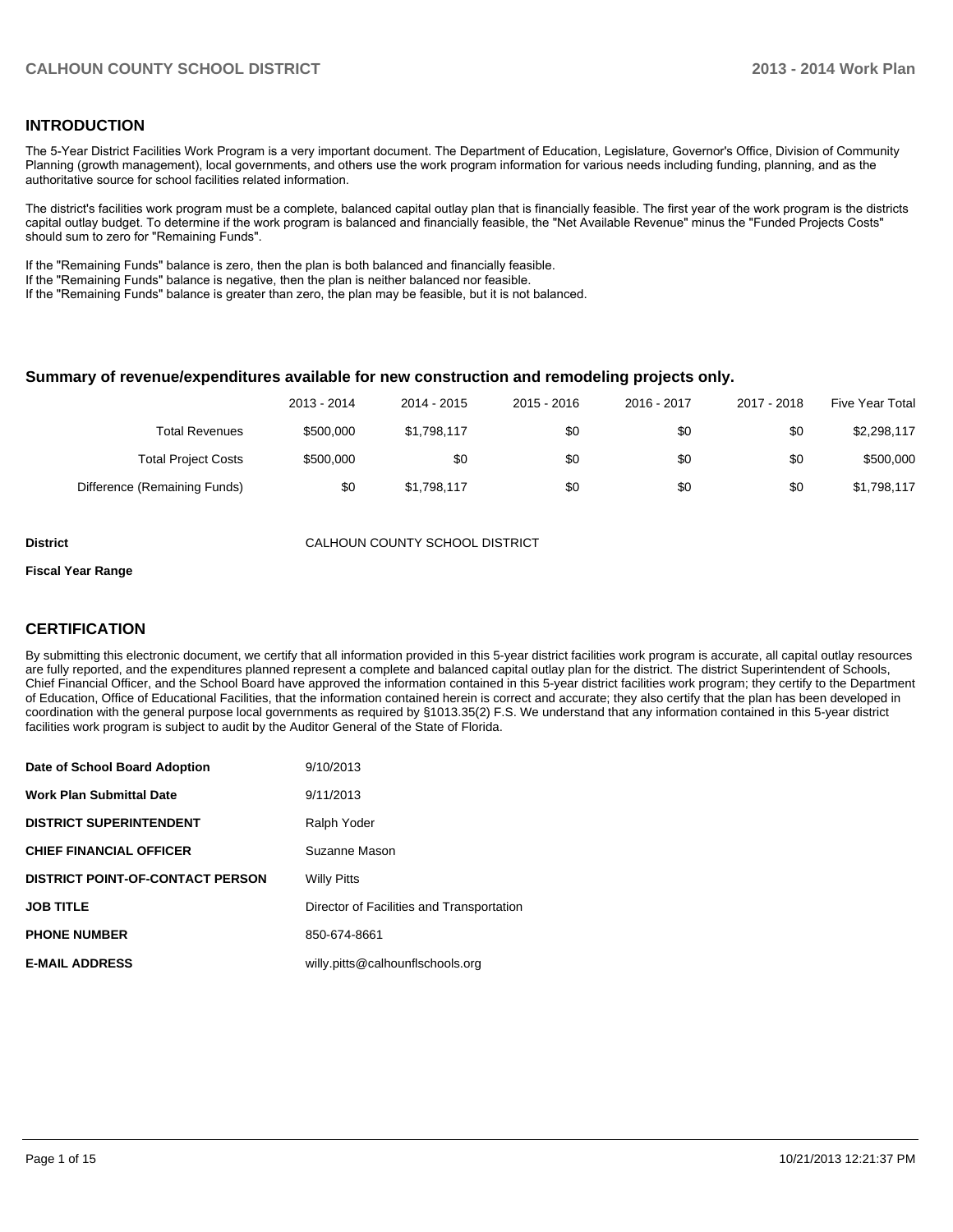# **Expenditures**

### **Expenditure for Maintenance, Repair and Renovation from 1.50-Mills and PECO**

Annually, prior to the adoption of the district school budget, each school board must prepare a tentative district facilities work program that includes a schedule of major repair and renovation projects necessary to maintain the educational and ancillary facilities of the district.

| Item                                                                                                                                                                                                                                       | 2013 - 2014<br><b>Actual Budget</b> | 2014 - 2015<br>Projected | $2015 - 2016$<br>Projected | 2016 - 2017<br>Projected | 2017 - 2018<br>Projected | <b>Total</b> |  |  |  |
|--------------------------------------------------------------------------------------------------------------------------------------------------------------------------------------------------------------------------------------------|-------------------------------------|--------------------------|----------------------------|--------------------------|--------------------------|--------------|--|--|--|
| <b>HVAC</b>                                                                                                                                                                                                                                | \$10,000                            | \$10,000                 | \$10,000                   | \$10,000                 | \$10,000                 | \$50,000     |  |  |  |
| ALTHA PUBLIC SCHOOL, BLOUNTSTOWN ELEMENTARY, BLOUNTSTOWN MIDDLE (NEW), CALHOUN ADULT SCHOOL, CARR<br>Locations:<br><b>ELEMENTARY &amp; MIDDLE</b>                                                                                          |                                     |                          |                            |                          |                          |              |  |  |  |
| Flooring                                                                                                                                                                                                                                   | \$10.000                            | \$10,000                 | \$10,000                   | \$10,000                 | \$10.000                 | \$50,000     |  |  |  |
| Locations: ALTHA PUBLIC SCHOOL, BLOUNTSTOWN ELEMENTARY, BLOUNTSTOWN MIDDLE (NEW), CALHOUN ADULT SCHOOL, CARR<br><b>ELEMENTARY &amp; MIDDLE</b>                                                                                             |                                     |                          |                            |                          |                          |              |  |  |  |
| Roofing                                                                                                                                                                                                                                    | \$0                                 | \$0                      | \$0                        | \$0                      | \$0                      | \$0          |  |  |  |
| Locations: No Locations for this expenditure.                                                                                                                                                                                              |                                     |                          |                            |                          |                          |              |  |  |  |
| Safety to Life                                                                                                                                                                                                                             | \$10.000                            | \$10,000                 | \$10,000                   | \$10,000                 | \$10,000                 | \$50,000     |  |  |  |
| Locations: ALTHA PUBLIC SCHOOL, BLOUNTSTOWN ELEMENTARY, BLOUNTSTOWN MIDDLE (NEW), CALHOUN ADULT SCHOOL, CALHOUN<br>SUPERINTENDENT'S OFFICE, CARR ELEMENTARY & MIDDLE, TRANSPORTATION AND MAINTENANCE                                       |                                     |                          |                            |                          |                          |              |  |  |  |
| Fencing                                                                                                                                                                                                                                    | \$5.000                             | \$20,000                 | \$0                        | \$0                      | \$10,000                 | \$35,000     |  |  |  |
| Locations: BLOUNTSTOWN MIDDLE (NEW), CARR ELEMENTARY & MIDDLE                                                                                                                                                                              |                                     |                          |                            |                          |                          |              |  |  |  |
| Parking                                                                                                                                                                                                                                    | \$0                                 | \$0                      | \$0                        | \$0                      | \$0                      | \$0          |  |  |  |
| Locations: No Locations for this expenditure.                                                                                                                                                                                              |                                     |                          |                            |                          |                          |              |  |  |  |
| Electrical                                                                                                                                                                                                                                 | \$10,000                            | \$5,000                  | \$5,000                    | \$5,000                  | \$10,000                 | \$35,000     |  |  |  |
| ALTHA PUBLIC SCHOOL, BLOUNTSTOWN ELEMENTARY, BLOUNTSTOWN HIGH SCHOOL, BLOUNTSTOWN MIDDLE (NEW),<br>Locations:<br>CALHOUN ADULT SCHOOL, CALHOUN SUPERINTENDENT'S OFFICE, CARR ELEMENTARY & MIDDLE, TRANSPORTATION AND<br><b>MAINTENANCE</b> |                                     |                          |                            |                          |                          |              |  |  |  |
| Fire Alarm                                                                                                                                                                                                                                 | \$5.000                             | \$10,000                 | \$50,000                   | \$50,000                 | \$15,000                 | \$130,000    |  |  |  |
| Locations: ALTHA PUBLIC SCHOOL, BLOUNTSTOWN ELEMENTARY, BLOUNTSTOWN HIGH SCHOOL, BLOUNTSTOWN MIDDLE (NEW),<br>CALHOUN ADULT SCHOOL, CARR ELEMENTARY & MIDDLE                                                                               |                                     |                          |                            |                          |                          |              |  |  |  |
| Telephone/Intercom System                                                                                                                                                                                                                  | \$0                                 | \$0                      | \$0                        | \$0                      | \$0                      | \$0          |  |  |  |
| Locations: No Locations for this expenditure.                                                                                                                                                                                              |                                     |                          |                            |                          |                          |              |  |  |  |
| <b>Closed Circuit Television</b>                                                                                                                                                                                                           | \$0                                 | \$0                      | \$0                        | \$0                      | \$0                      | \$0          |  |  |  |
| Locations: No Locations for this expenditure.                                                                                                                                                                                              |                                     |                          |                            |                          |                          |              |  |  |  |
| Paint                                                                                                                                                                                                                                      | \$10,000                            | \$10,000                 | \$10,000                   | \$10,000                 | \$10,000                 | \$50,000     |  |  |  |
| ALTHA PUBLIC SCHOOL, BLOUNTSTOWN ELEMENTARY, BLOUNTSTOWN HIGH SCHOOL, BLOUNTSTOWN MIDDLE (NEW),<br>Locations:<br>CALHOUN ADULT SCHOOL, CALHOUN SUPERINTENDENT'S OFFICE, CARR ELEMENTARY & MIDDLE, TRANSPORTATION AND<br><b>MAINTENANCE</b> |                                     |                          |                            |                          |                          |              |  |  |  |
| Maintenance/Repair                                                                                                                                                                                                                         | \$162,062                           | \$358.189                | \$256,985                  | \$240.148                | \$302,206                | \$1,319,590  |  |  |  |
| Locations: ALTHA PUBLIC SCHOOL, BLOUNTSTOWN ELEMENTARY, BLOUNTSTOWN MIDDLE (NEW), CALHOUN ADULT SCHOOL, CARR<br>ELEMENTARY & MIDDLE, TRANSPORTATION AND MAINTENANCE                                                                        |                                     |                          |                            |                          |                          |              |  |  |  |
| <b>Sub Total:</b>                                                                                                                                                                                                                          | \$222.062                           | \$433.189                | \$351,985                  | \$335,148                | \$377,206                | \$1,719,590  |  |  |  |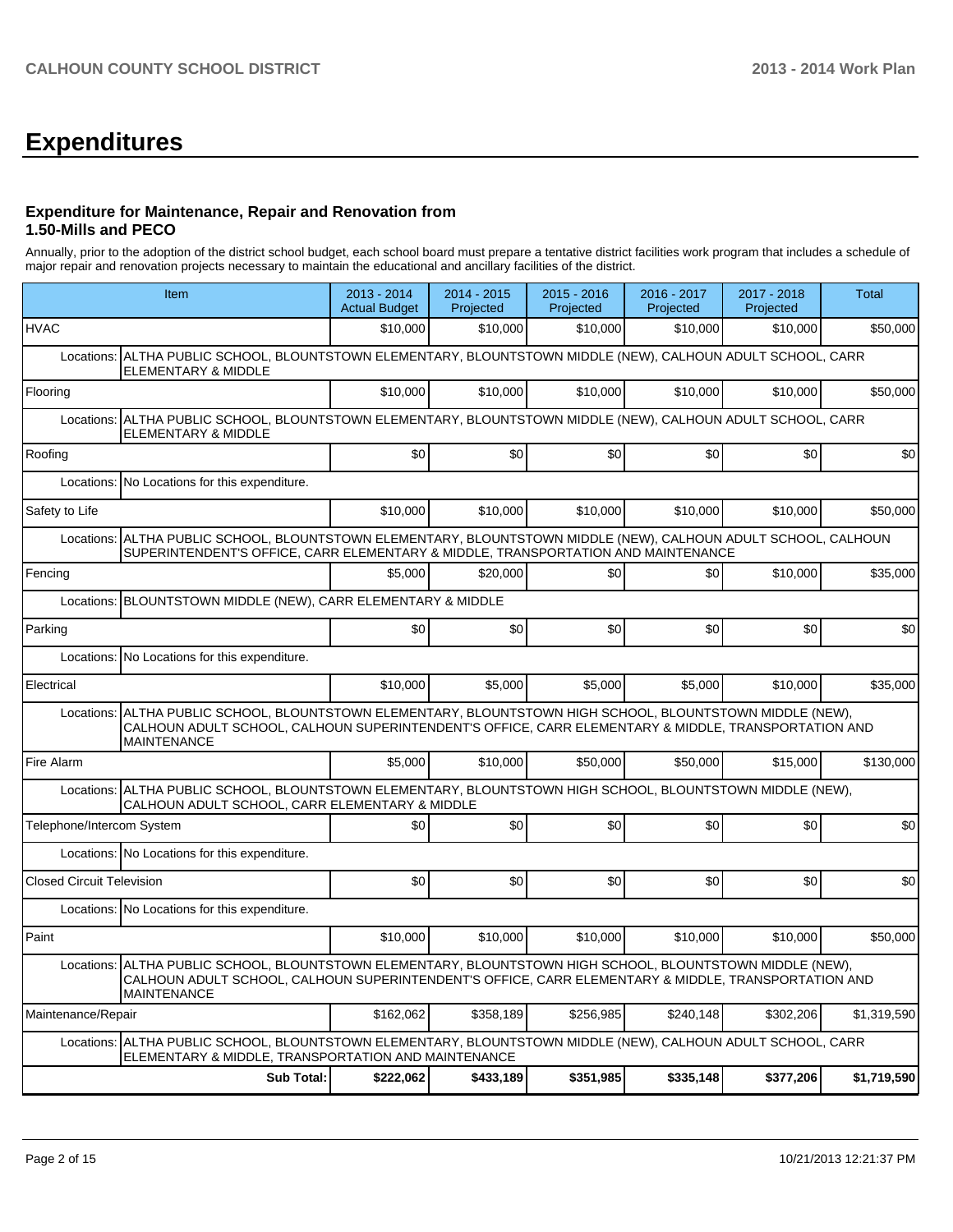| IPECO Maintenance Expenditures | \$0       | \$0       | \$4,162   | \$13,042  | \$31,264  | \$48,468        |
|--------------------------------|-----------|-----------|-----------|-----------|-----------|-----------------|
| 1.50 Mill Sub Total: İ         | \$222.062 | \$433,189 | \$347,823 | \$322,106 | \$345.942 | .122<br>\$1.671 |

No items have been specified.

| Total: | \$222.062 | \$433,189 | \$351,985 | \$335,148 | \$377,206 | <b>EQO</b><br><b>CA 74C</b><br>טפכ פו |
|--------|-----------|-----------|-----------|-----------|-----------|---------------------------------------|
|--------|-----------|-----------|-----------|-----------|-----------|---------------------------------------|

### **Local 1.50 Mill Expenditure For Maintenance, Repair and Renovation**

Anticipated expenditures expected from local funding sources over the years covered by the current work plan.

| Item                                                         | $2013 - 2014$<br><b>Actual Budget</b> | $2014 - 2015$<br>Projected | $2015 - 2016$<br>Projected | 2016 - 2017<br>Projected | 2017 - 2018<br>Projected | <b>Total</b> |
|--------------------------------------------------------------|---------------------------------------|----------------------------|----------------------------|--------------------------|--------------------------|--------------|
| Remaining Maint and Repair from 1.5 Mills                    | \$222,062                             | \$433,189                  | \$347,823                  | \$322,106                | \$345,942                | \$1,671,122  |
| Maintenance/Repair Salaries                                  | \$66,341                              | \$250,000                  | \$230,000                  | \$230,000                | \$230,000                | \$1,006,341  |
| <b>School Bus Purchases</b>                                  | \$200,000                             | \$200,000                  | \$200,000                  | \$200,000                | \$200,000                | \$1,000,000  |
| <b>Other Vehicle Purchases</b>                               | \$0                                   | \$0                        | \$0                        | \$0                      | \$0                      | \$0          |
| Capital Outlay Equipment                                     | \$20,000                              | \$50,000                   | \$50,000                   | \$50,000                 | \$50,000                 | \$220,000    |
| Rent/Lease Payments                                          | \$0                                   | \$0                        | \$0                        | \$0                      | \$0                      | \$0          |
| <b>COP Debt Service</b>                                      | \$0                                   | \$0                        | \$0                        | \$0                      | \$0                      | \$0          |
| Rent/Lease Relocatables                                      | \$32,400                              | \$32,400                   | \$32,400                   | \$0                      | \$0                      | \$97,200     |
| <b>Environmental Problems</b>                                | \$0                                   | \$0                        | \$0                        | \$0                      | \$0                      | \$0          |
| s.1011.14 Debt Service                                       | \$0                                   | \$0                        | \$0                        | \$0                      | \$0                      | \$0          |
| <b>Special Facilities Construction Account</b>               | \$0                                   | \$0                        | \$0                        | \$0                      | \$0                      | \$0          |
| Premiums for Property Casualty Insurance - 1011.71<br>(4a,b) | \$120,009                             | \$125,000                  | \$135,000                  | \$145,000                | \$150,000                | \$675,009    |
| Qualified School Construction Bonds (QSCB)                   | \$0                                   | \$0                        | \$0                        | \$0                      | \$0                      | \$0          |
| Qualified Zone Academy Bonds (QZAB)                          | $\Omega$                              | \$0                        | \$0                        | \$0                      | \$0                      | \$0          |
| <b>Computer Software</b>                                     | \$100,000                             | \$0                        | \$0                        | \$0                      | \$0                      | \$100,000    |
| <b>Architect Fee</b>                                         | \$180,000                             | \$0                        | \$0                        | \$0                      | \$0                      | \$180,000    |
| <b>Local Expenditure Totals:</b>                             | \$940,812                             | \$1,090,589                | \$995,223                  | \$947,106                | \$975,942                | \$4,949,672  |

# **Revenue**

### **1.50 Mill Revenue Source**

Schedule of Estimated Capital Outlay Revenue from each currently approved source which is estimated to be available for expenditures on the projects included in the tentative district facilities work program. All amounts are NET after considering carryover balances, interest earned, new COP's, 1011.14 and 1011.15 loans, etc. Districts cannot use 1.5-Mill funds for salaries except for those explicitly associated with maintenance/repair projects. (1011.71 (5), F.S.)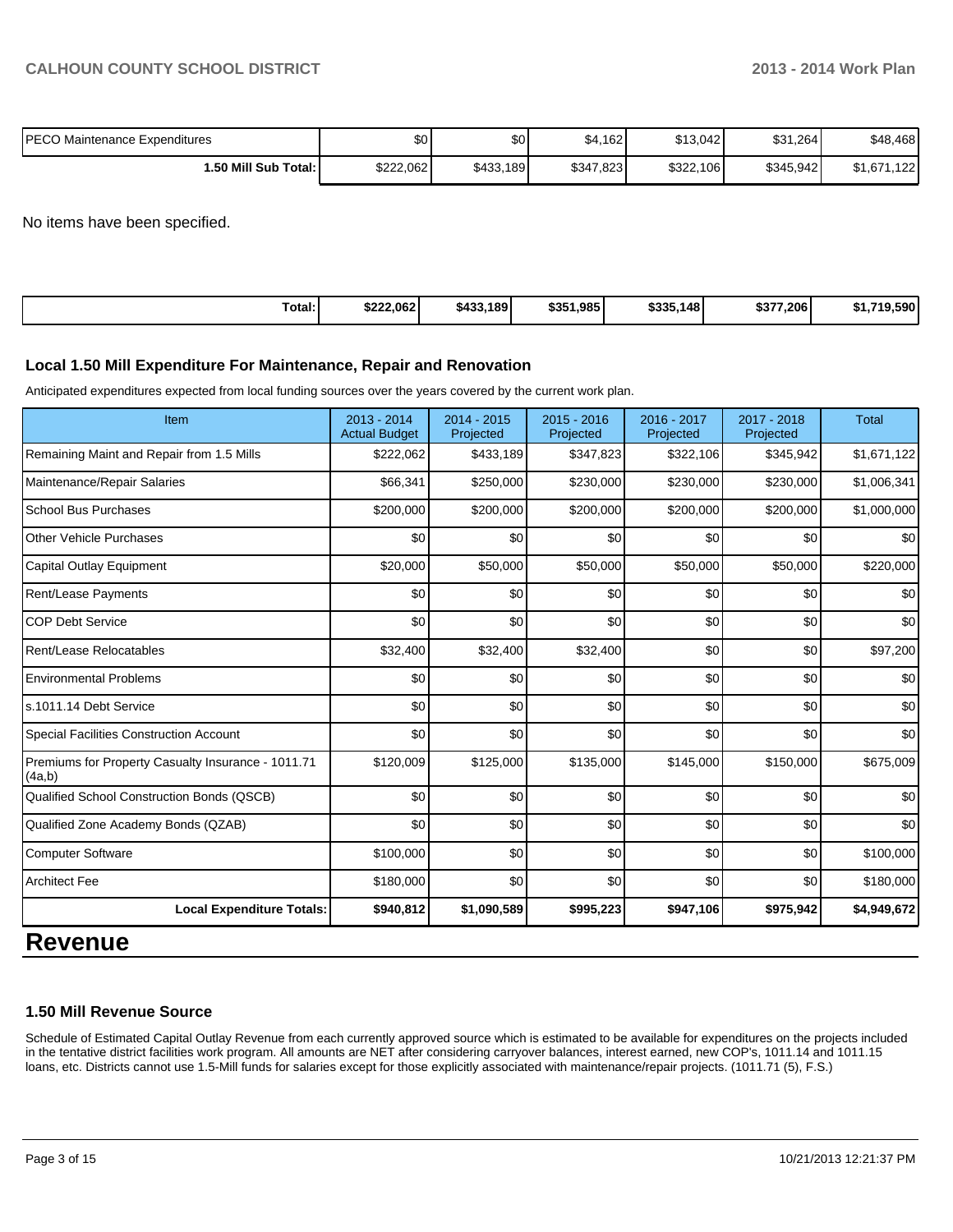## **CALHOUN COUNTY SCHOOL DISTRICT 2013 - 2014 Work Plan**

| <b>Item</b>                                                                         | Fund | $2013 - 2014$<br><b>Actual Value</b> | $2014 - 2015$<br>Projected | $2015 - 2016$<br>Projected | $2016 - 2017$<br>Projected | $2017 - 2018$<br>Projected | Total           |
|-------------------------------------------------------------------------------------|------|--------------------------------------|----------------------------|----------------------------|----------------------------|----------------------------|-----------------|
| (1) Non-exempt property<br>lassessed valuation                                      |      | \$432,886,777                        | \$468,786,851              | \$486,865,864              | \$510,016,879              | \$538,623,923              | \$2,437,180,294 |
| (2) The Millege projected for<br>discretionary capital outlay per<br>ls.1011.71     |      | 1.05                                 | 1.05                       | 1.05                       | 1.05                       | 1.05                       |                 |
| $(3)$ Full value of the 1.50-Mill<br>discretionary capital outlay per<br>ls.1011.71 |      | \$727.250                            | \$787,562                  | \$817.935                  | \$856,828                  | \$904,888                  | \$4,094,463     |
| (4) Value of the portion of the 1.50<br>-Mill ACTUALLY levied                       | 370  | \$436,350                            | \$472,537                  | \$490,761                  | \$514,097                  | \$542,933                  | \$2,456,678     |
| $(5)$ Difference of lines (3) and (4)                                               |      | \$290,900                            | \$315,025                  | \$327,174                  | \$342,731                  | \$361,955                  | \$1,637,785     |

## **PECO Revenue Source**

The figure in the row designated "PECO Maintenance" will be subtracted from funds available for new construction because PECO maintenance dollars cannot be used for new construction.

| Item                                  | Fund | $2013 - 2014$<br><b>Actual Budget</b> | $2014 - 2015$<br>Projected | $2015 - 2016$<br>Projected | 2016 - 2017<br>Projected | 2017 - 2018<br>Projected | Total     |
|---------------------------------------|------|---------------------------------------|----------------------------|----------------------------|--------------------------|--------------------------|-----------|
| <b>IPECO New Construction</b>         | 340  | \$500,000                             | \$0                        | \$0                        | \$0 <sub>1</sub>         | \$0                      | \$500,000 |
| <b>IPECO Maintenance Expenditures</b> |      | \$0                                   | \$0 I                      | \$4,162                    | \$13.042                 | \$31,264                 | \$48,468  |
|                                       |      | \$500,000                             | \$0                        | \$4,162                    | \$13,042                 | \$31,264                 | \$548,468 |

## **CO & DS Revenue Source**

Revenue from Capital Outlay and Debt Service funds.

| Item                                              | Fund             | $2013 - 2014$<br><b>Actual Budget</b> | $2014 - 2015$<br>Projected | $2015 - 2016$<br>Projected | $2016 - 2017$<br>Projected | $2017 - 2018$<br>Projected | Total     |
|---------------------------------------------------|------------------|---------------------------------------|----------------------------|----------------------------|----------------------------|----------------------------|-----------|
| ICO & DS Cash Flow-through<br><b>IDistributed</b> | 360              | \$67,400                              | \$67,400                   | \$67,400                   | \$67,400                   | \$67,400                   | \$337,000 |
| ICO & DS Interest on<br>Undistributed CO          | 360 <sup>I</sup> | \$609                                 | \$609                      | \$609                      | \$609                      | \$609                      | \$3,045   |
|                                                   |                  | \$68,009                              | \$68,009                   | \$68,009                   | \$68,009                   | \$68,009                   | \$340,045 |

### **Fair Share Revenue Source**

All legally binding commitments for proportionate fair-share mitigation for impacts on public school facilities must be included in the 5-year district work program.

Nothing reported for this section.

### **Sales Surtax Referendum**

Specific information about any referendum for a 1-cent or ½-cent surtax referendum during the previous year.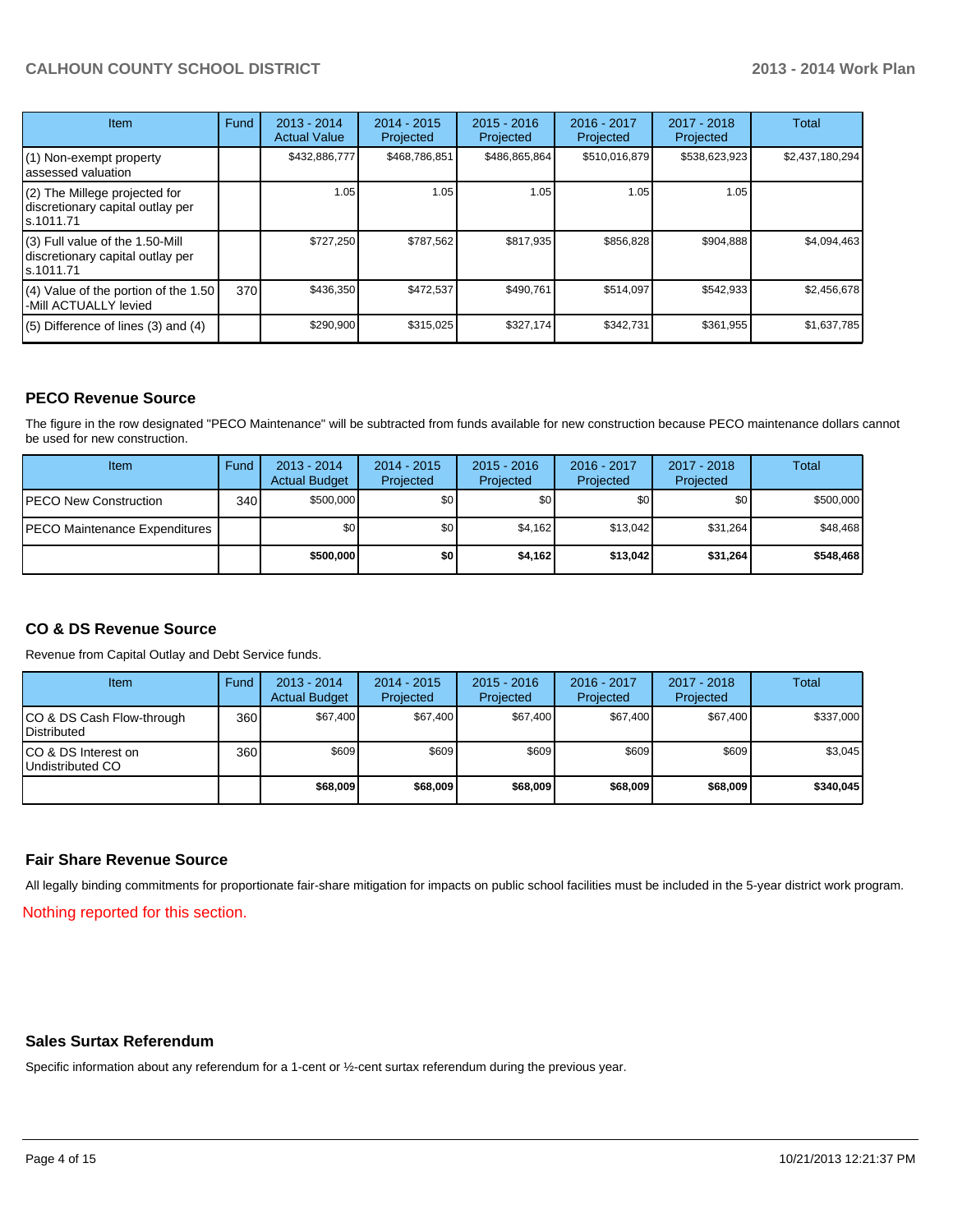### **Did the school district hold a surtax referendum during the past fiscal year 2012 - 2013?**

No

# **Additional Revenue Source**

Any additional revenue sources

| Item                                                                                                                      | 2013 - 2014<br><b>Actual Value</b> | 2014 - 2015<br>Projected | $2015 - 2016$<br>Projected | 2016 - 2017<br>Projected | 2017 - 2018<br>Projected | <b>Total</b> |
|---------------------------------------------------------------------------------------------------------------------------|------------------------------------|--------------------------|----------------------------|--------------------------|--------------------------|--------------|
| Proceeds from a s.1011.14/15 F.S. Loans                                                                                   | \$0                                | \$0                      | \$0                        | \$0                      | \$0                      | \$0          |
| District Bonds - Voted local bond<br>referendum proceeds per s.9, Art VII<br><b>State Constitution</b>                    | \$0                                | \$0                      | \$0                        | \$0                      | \$0                      | \$0          |
| Proceeds from Special Act Bonds                                                                                           | \$0                                | \$0                      | \$0                        | \$0                      | \$0                      | \$0          |
| Estimated Revenue from CO & DS Bond<br>Sale                                                                               | \$0                                | \$0                      | \$0                        | \$0                      | \$0                      | \$0          |
| Proceeds from Voted Capital<br>Improvements millage                                                                       | \$0                                | \$0                      | \$0                        | \$0                      | \$0                      | \$0          |
| Other Revenue for Other Capital Projects                                                                                  | \$0                                | \$0                      | \$0                        | \$0                      | \$0                      | \$0          |
| Proceeds from 1/2 cent sales surtax<br>authorized by school board                                                         | \$365,000                          | \$365,000                | \$365,000                  | \$365,000                | \$365,000                | \$1,825,000  |
| Proceeds from local governmental<br>infrastructure sales surtax                                                           | \$0                                | \$0                      | \$0                        | \$0                      | \$0                      | \$0          |
| Proceeds from Certificates of<br>Participation (COP's) Sale                                                               | \$0                                | \$0                      | \$0                        | \$0                      | \$0                      | \$0          |
| Classrooms First Bond proceeds amount<br>authorized in FY 1997-98                                                         | \$71,453                           | \$71,453                 | \$71,453                   | \$0                      | \$0                      | \$214,359    |
| <b>Classrooms for Kids</b>                                                                                                | \$0                                | \$0                      | \$0                        | \$0                      | \$0                      | \$0          |
| <b>District Equity Recognition</b>                                                                                        | \$0                                | \$0                      | \$0                        | \$0                      | \$0                      | \$0          |
| <b>Federal Grants</b>                                                                                                     | \$0                                | \$0                      | \$0                        | \$0                      | \$0                      | \$0          |
| Proportionate share mitigation (actual<br>cash revenue only, not in kind donations)                                       | \$0                                | \$0                      | \$0                        | \$0                      | \$0                      | \$0          |
| Impact fees received                                                                                                      | \$0                                | \$0                      | \$0                        | \$0                      | \$0                      | \$0          |
| Private donations                                                                                                         | \$0                                | \$0                      | \$0                        | \$0                      | \$0                      | \$0          |
| Grants from local governments or not-for-<br>profit organizations                                                         | \$0                                | \$0                      | \$0                        | \$0                      | \$0                      | \$0          |
| Interest, Including Profit On Investment                                                                                  | \$0                                | \$0                      | \$0                        | \$0                      | \$0                      | \$0          |
| Revenue from Bonds pledging proceeds<br>from 1 cent or 1/2 cent Sales Surtax                                              | \$0                                | \$0                      | \$0                        | \$0                      | \$0                      | \$0          |
| <b>Total Fund Balance Carried Forward</b>                                                                                 | \$0                                | \$1,911,707              | \$0                        | \$0                      | \$0                      | \$1,911,707  |
| General Capital Outlay Obligated Fund<br><b>Balance Carried Forward From Total</b><br><b>Fund Balance Carried Forward</b> | \$0                                | \$0                      | \$0                        | \$0                      | \$0                      | \$0          |
| <b>Special Facilities Construction Account</b>                                                                            | \$0                                | \$0                      | \$0                        | \$0                      | \$0                      | \$0          |
| One Cent - 1/2 Cent Sales Surtax Debt<br>Service From Total Fund Balance Carried<br>Forward                               | \$0                                | \$0                      | \$0                        | \$0                      | \$0                      | \$0          |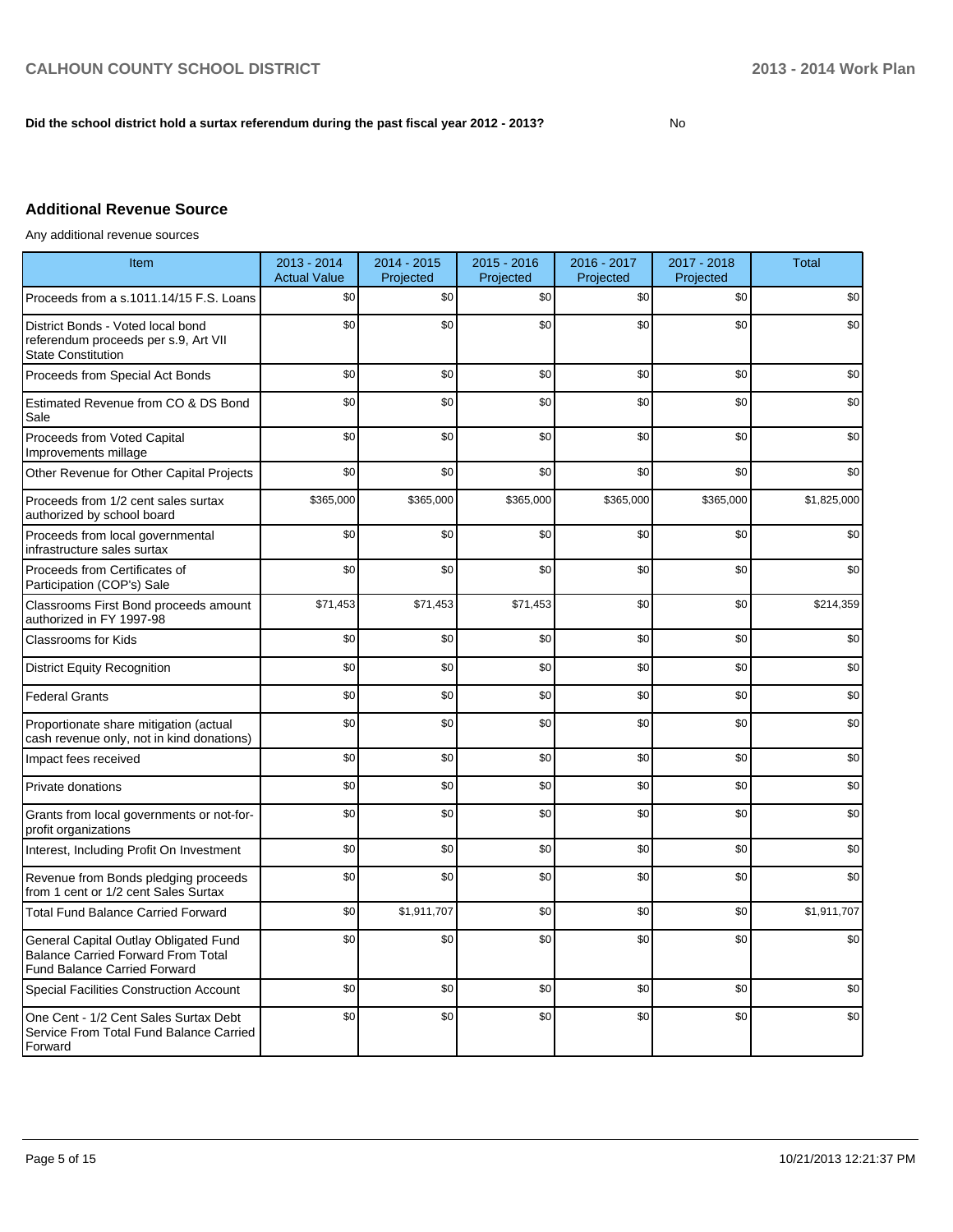| Capital Outlay Projects Funds Balance<br><b>ICarried Forward From Total Fund</b><br><b>Balance Carried Forward</b> | \$O I     | \$0 <sub>1</sub> | \$0       | ا 30      | \$0 <sub>1</sub> | \$0         |
|--------------------------------------------------------------------------------------------------------------------|-----------|------------------|-----------|-----------|------------------|-------------|
| Subtotal                                                                                                           | \$436,453 | \$2.348.160      | \$436,453 | \$365,000 | \$365,000        | \$3,951,066 |

# **Total Revenue Summary**

| <b>Item Name</b>                                            | 2013 - 2014<br><b>Budget</b> | $2014 - 2015$<br>Projected | $2015 - 2016$<br>Projected | $2016 - 2017$<br>Projected | $2017 - 2018$<br>Projected | <b>Five Year Total</b> |
|-------------------------------------------------------------|------------------------------|----------------------------|----------------------------|----------------------------|----------------------------|------------------------|
| Local 1.5 Mill Discretionary Capital Outlay<br>Revenue      | \$436.350                    | \$472.537                  | \$490.761                  | \$514.097                  | \$542,933                  | \$2,456,678            |
| IPECO and 1.5 Mill Maint and Other 1.5<br>Mill Expenditures | (\$940, 812)                 | (\$1,090,589)              | (\$995,223)                | (S947,106)                 | (\$975,942)                | (\$4,949,672)          |
| IPECO Maintenance Revenue                                   | \$0                          | \$0                        | \$4,162                    | \$13.042                   | \$31,264                   | \$48,468               |
| <b>Available 1.50 Mill for New</b><br><b>Construction</b>   | ( \$504, 462]                | (\$618,052)                | (\$504,462)                | ( \$433,009]               | ( \$433,009]               | (\$2,492,994)          |

| <b>Item Name</b>                      | 2013 - 2014<br><b>Budget</b> | $2014 - 2015$<br>Projected | $2015 - 2016$<br>Projected | 2016 - 2017<br>Projected | 2017 - 2018<br>Projected | <b>Five Year Total</b> |
|---------------------------------------|------------------------------|----------------------------|----------------------------|--------------------------|--------------------------|------------------------|
| ICO & DS Revenue                      | \$68,009                     | \$68,009                   | \$68,009                   | \$68,009                 | \$68,009                 | \$340,045              |
| <b>IPECO New Construction Revenue</b> | \$500,000                    | \$0                        | \$0                        | \$0                      | \$0                      | \$500,000              |
| <b>IOther/Additional Revenue</b>      | \$436,453                    | \$2,348,160                | \$436.453                  | \$365,000                | \$365,000                | \$3,951,066            |
| <b>Total Additional Revenuel</b>      | \$1,004,462                  | \$2,416,169                | \$504,462                  | \$433,009                | \$433,009                | \$4,791,111            |
| <b>Total Available Revenue</b>        | \$500,000                    | \$1,798,117                | \$0                        | \$0                      | \$0                      | \$2,298,117            |

# **Project Schedules**

# **Capacity Project Schedules**

A schedule of capital outlay projects necessary to ensure the availability of satisfactory classrooms for the projected student enrollment in K-12 programs.

| <b>Project Description</b> | Location                           |                  | $2013 - 2014$ | 2014 - 2015      | $2015 - 2016$ | 2016 - 2017 | 2017 - 2018 | Total | Funded             |
|----------------------------|------------------------------------|------------------|---------------|------------------|---------------|-------------|-------------|-------|--------------------|
| New High School            | <b>BLOUNTSTOWN</b><br>MIDDLE (NEW) | Planned<br>Cost: | \$0           | \$0 <sub>1</sub> | \$0           | \$0         | \$0         |       | \$0 <sup>Yes</sup> |
|                            | Student Stations:                  |                  |               |                  |               |             |             |       |                    |
|                            | Total Classrooms:                  |                  |               |                  |               |             |             |       |                    |
|                            |                                    | Gross Sq Ft:     |               |                  |               |             |             |       |                    |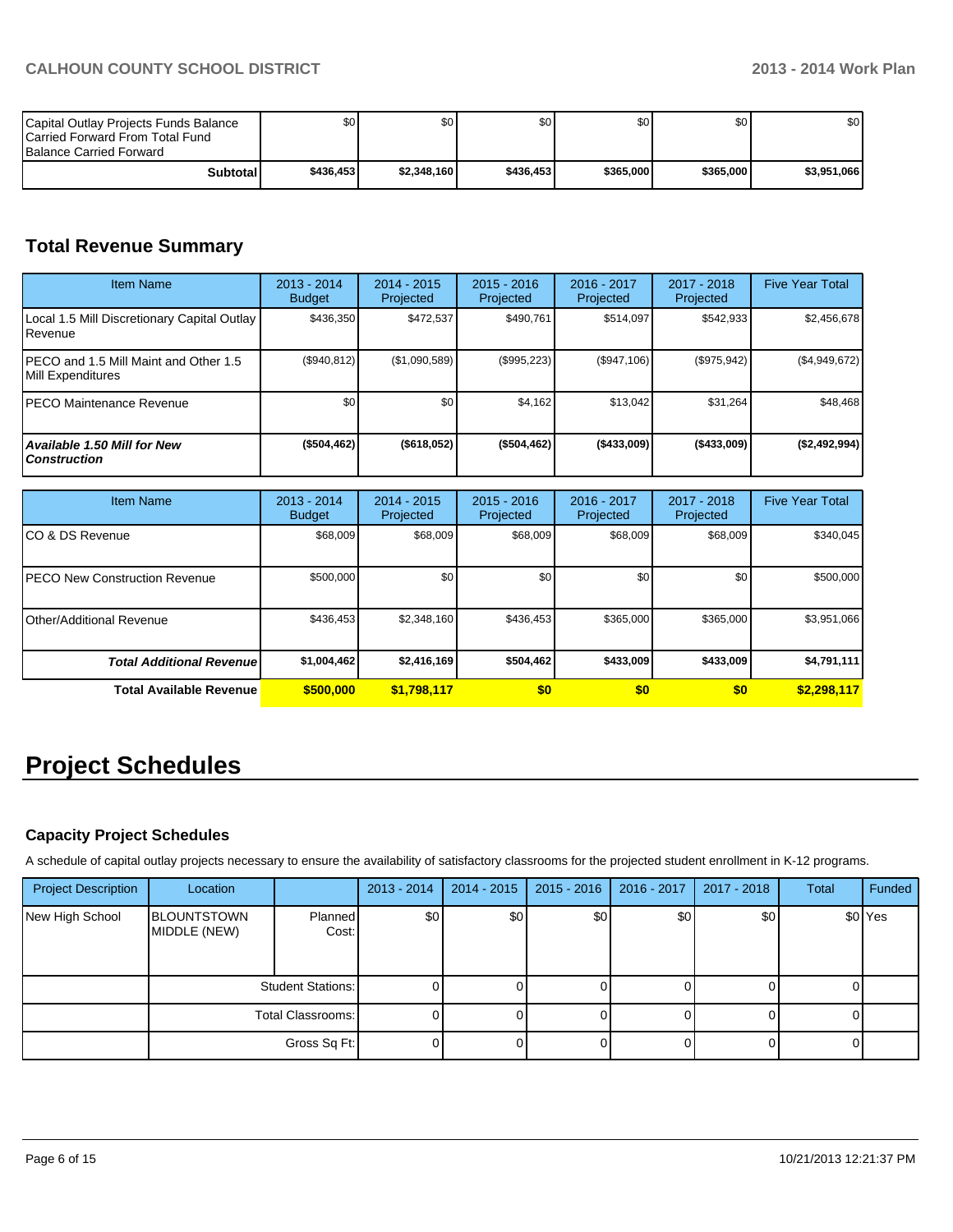| New pre-k thru 8<br>facility built with<br>special facility<br>funding. A high<br>school facility built<br>with DEP funds that<br>was acquired when<br>two buildings were<br>torn down | <b>ALTHA PUBLIC</b><br><b>SCHOOL</b> | Planned<br>Cost:         | \$9,726,528 | \$7          | \$0          | \$0          | \$0 | \$9,726,535 No |  |
|----------------------------------------------------------------------------------------------------------------------------------------------------------------------------------------|--------------------------------------|--------------------------|-------------|--------------|--------------|--------------|-----|----------------|--|
|                                                                                                                                                                                        | <b>Student Stations:</b>             |                          | 0           | $\Omega$     | 0            | 0            | ∩   | O              |  |
|                                                                                                                                                                                        | <b>Total Classrooms:</b>             | 0                        | $\Omega$    | 0            | 0            | ∩            | U   |                |  |
|                                                                                                                                                                                        |                                      | Gross Sq Ft:             | 0           | $\Omega$     | 0            | $\Omega$     | ŋ   | O              |  |
|                                                                                                                                                                                        |                                      |                          |             |              |              |              |     |                |  |
|                                                                                                                                                                                        |                                      | <b>Planned Cost:</b>     | \$9,726,528 | \$7          | \$0          | \$0          | \$0 | \$9,726,535    |  |
|                                                                                                                                                                                        |                                      | <b>Student Stations:</b> | 0           | 0            | 0            | 0            |     |                |  |
|                                                                                                                                                                                        |                                      | <b>Total Classrooms:</b> | 0           | 0            | $\bf{0}$     | U            |     |                |  |
|                                                                                                                                                                                        |                                      | Gross Sq Ft:             | 0           | $\mathbf{0}$ | $\mathbf{0}$ | $\mathbf{0}$ | 0   | 0              |  |

## **Other Project Schedules**

Major renovations, remodeling, and additions of capital outlay projects that do not add capacity to schools.

| <b>Project Description</b>                                        | Location           | 2013 - 2014<br>Actual Budget | 2014 - 2015<br>Projected | $2015 - 2016$<br>Projected | 2016 - 2017<br>Projected | 2017 - 2018<br>Projected | Total         | Funded |
|-------------------------------------------------------------------|--------------------|------------------------------|--------------------------|----------------------------|--------------------------|--------------------------|---------------|--------|
| Paving, insulation, fencing and BLOUNTSTOWN<br>life safety issues | <b>IELEMENTARY</b> | \$500,000                    | \$0                      | \$0                        | \$0                      | \$0                      | \$500,000 Yes |        |
|                                                                   |                    | \$500,000                    | \$O                      | \$0                        | \$0                      | \$0                      | \$500,000     |        |

### **Additional Project Schedules**

Any projects that are not identified in the last approved educational plant survey.

Nothing reported for this section.

# **Non Funded Growth Management Project Schedules**

Schedule indicating which projects, due to planned development, that CANNOT be funded from current revenues projected over the next five years.

Nothing reported for this section.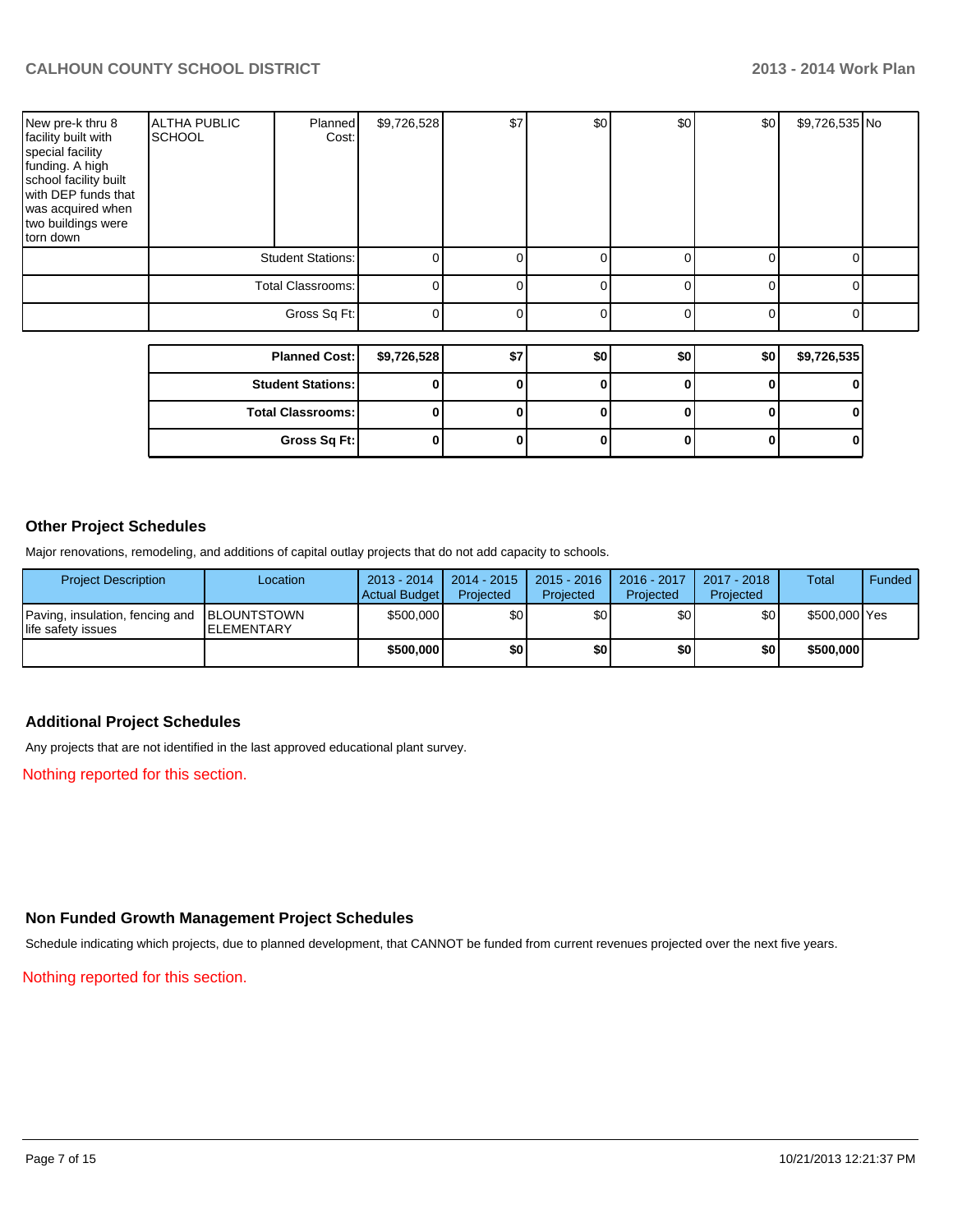# **Tracking**

## **Capacity Tracking**

| Location                            | $2013 -$<br><b>2014 Satis.</b><br>Stu. Sta. | Actual<br>$2013 -$<br><b>2014 FISH</b><br>Capacity | Actual<br>$2012 -$<br>2013<br><b>COFTE</b> | # Class<br><b>Rooms</b> | Actual<br>Average<br>$2013 -$<br>2014 Class<br><b>Size</b> | Actual<br>$2013 -$<br>2014<br><b>Utilization</b> | <b>New</b><br>Stu.<br>Capacity | <b>New</b><br>Rooms to<br>be<br>Added/Re<br>moved | Projected<br>$2017 -$<br>2018<br><b>COFTE</b> | Projected<br>$2017 -$<br>2018<br><b>Utilization</b> | Projected<br>$2017 -$<br>2018 Class<br><b>Size</b> |
|-------------------------------------|---------------------------------------------|----------------------------------------------------|--------------------------------------------|-------------------------|------------------------------------------------------------|--------------------------------------------------|--------------------------------|---------------------------------------------------|-----------------------------------------------|-----------------------------------------------------|----------------------------------------------------|
| <b>IBLOUNTSTOWN MIDDLE</b><br>(NEW) | 563                                         | 506                                                | 285                                        | 23                      | 12                                                         | 56.00 %                                          |                                |                                                   | 291                                           | 58.00 %                                             | 13                                                 |
| ICALHOUN ADULT<br>ISCHOOL           | 162                                         | 243                                                | 24                                         | 9                       | 3                                                          | 10.00 %                                          |                                | $\Omega$                                          | 24                                            | 10.00%                                              | 3                                                  |
| ICARR ELEMENTARY &<br>IMIDDLE       | 415                                         | 373                                                | 261                                        | 21                      | 12                                                         | 70.00 %                                          |                                |                                                   | 270                                           | 72.00 %                                             | 13                                                 |
| IALTHA PUBLIC SCHOOL                | 631                                         | 567                                                | 575                                        | 35                      | 16                                                         | 101.00 %                                         | $\Omega$                       | $\Omega$                                          | 583                                           | 103.00 %                                            | 17                                                 |
| IBLOUNTSTOWN<br>lelementary         | 836                                         | 836                                                | 630                                        | 17                      | 37                                                         | 75.00 %                                          | $\Omega$                       | $\Omega$                                          | 637                                           | 76.00 %                                             | 37                                                 |
| IBLOUNTSTOWN HIGH<br>ISCHOOL        | 846                                         | 676                                                | 383                                        | 37                      | 10 <sup>1</sup>                                            | 57.00 %                                          | $\Omega$                       | $\Omega$                                          | 391                                           | 58.00 %                                             | 11                                                 |
|                                     | 3,453                                       | 3,201                                              | 2,158                                      | 142                     | 15 <sup>1</sup>                                            | 67.41 %                                          |                                |                                                   | 2,196                                         | 68.60%                                              | 15                                                 |

The COFTE Projected Total (2,196) for 2017 - 2018 must match the Official Forecasted COFTE Total (2,196 ) for 2017 - 2018 before this section can be completed. In the event that the COFTE Projected Total does not match the Official forecasted COFTE, then the Balanced Projected COFTE Table should be used to balance COFTE.

| Projected COFTE for 2017 - 2018 |       |
|---------------------------------|-------|
| Elementary (PK-3)               | 772   |
| Middle (4-8)                    | 87    |
| High (9-12)                     | 553   |
|                                 | 2,196 |

| <b>Grade Level Type</b> | <b>Balanced Projected</b><br>COFTE for 2017 - 2018 |
|-------------------------|----------------------------------------------------|
| Elementary (PK-3)       |                                                    |
| Middle $(4-8)$          |                                                    |
| High (9-12)             |                                                    |
|                         | 2,196                                              |

### **Relocatable Replacement**

Number of relocatable classrooms clearly identified and scheduled for replacement in the school board adopted financially feasible 5-year district work program.

| Location                                 |    | 2013 - 2014   2014 - 2015   2015 - 2016   2016 - 2017   2017 - 2018   Year 5 Total |  |    |
|------------------------------------------|----|------------------------------------------------------------------------------------|--|----|
| ALTHA PUBLIC SCHOOL                      |    |                                                                                    |  |    |
| <b>Total Relocatable Replacements: I</b> | 11 |                                                                                    |  | 11 |

### **Charter Schools Tracking**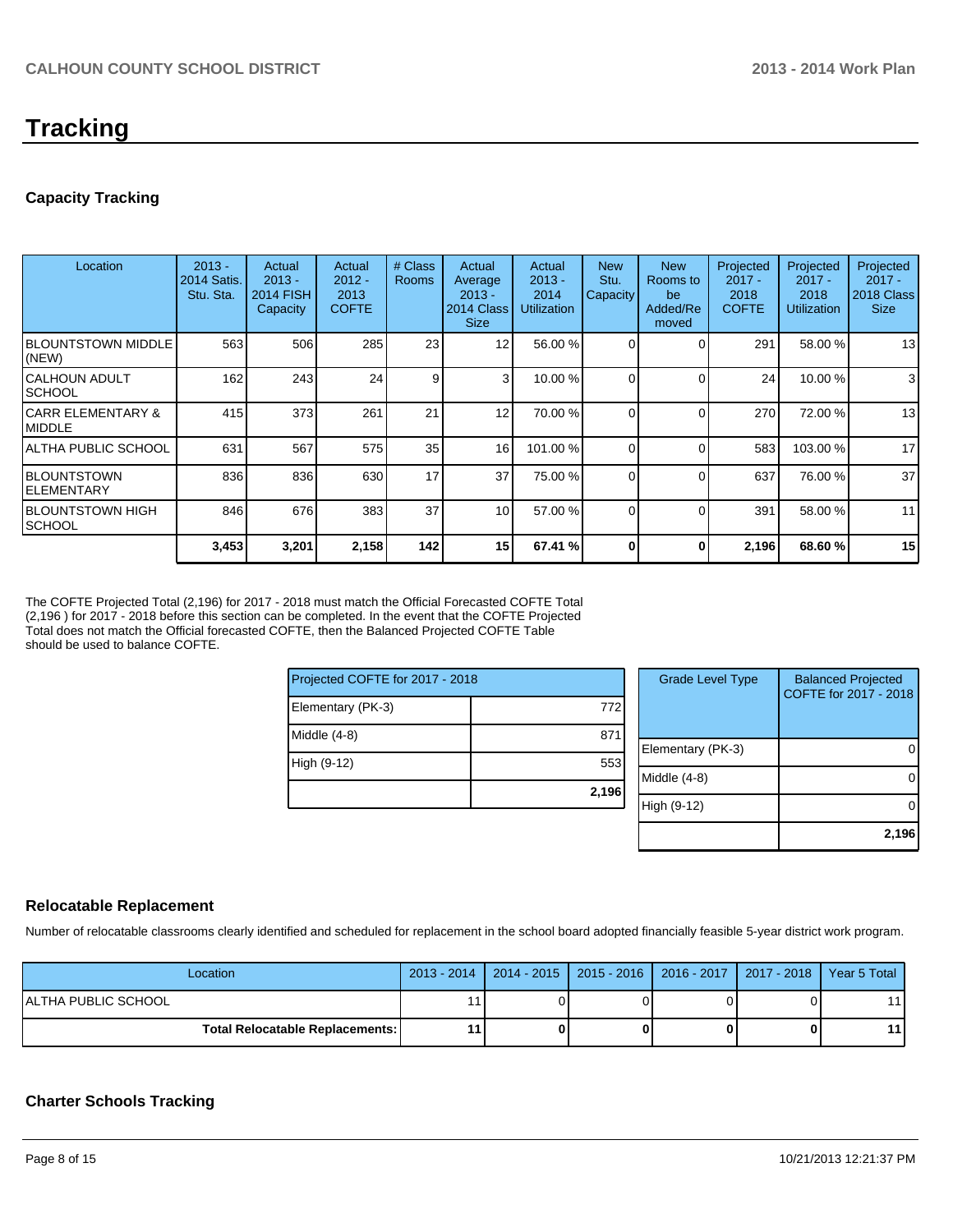Information regarding the use of charter schools.

Nothing reported for this section.

### **Special Purpose Classrooms Tracking**

The number of classrooms that will be used for certain special purposes in the current year, by facility and type of classroom, that the district will, 1), not use for educational purposes, and 2), the co-teaching classrooms that are not open plan classrooms and will be used for educational purposes.

| School | <b>School Type</b>                   | # of Elementary $\vert$ # of Middle 4-8<br>K-3 Classrooms I | <b>Classrooms</b>                    | $#$ of High 9-12<br><b>Classrooms</b> | # of $ESE$<br><b>Classrooms</b> | # of Combo<br><b>Classrooms</b> | Total<br><b>Classrooms</b> |
|--------|--------------------------------------|-------------------------------------------------------------|--------------------------------------|---------------------------------------|---------------------------------|---------------------------------|----------------------------|
|        | <b>Total Educational Classrooms:</b> |                                                             |                                      |                                       |                                 |                                 |                            |
| School | <b>School Type</b>                   | $\#$ of Elementary<br><b>IK-3 Classrooms I</b>              | # of Middle 4-8<br><b>Classrooms</b> | # of High $9-12$<br><b>Classrooms</b> | # of $ESE$<br>Classrooms        | # of Combo<br><b>Classrooms</b> | Total<br>Classrooms        |
|        | <b>Total Co-Teaching Classrooms:</b> |                                                             |                                      |                                       |                                 |                                 |                            |

#### **Infrastructure Tracking**

**Necessary offsite infrastructure requirements resulting from expansions or new schools. This section should include infrastructure information related to capacity project schedules and other project schedules (Section 4).**

Not Specified

**Proposed location of planned facilities, whether those locations are consistent with the comprehensive plans of all affected local governments, and recommendations for infrastructure and other improvements to land adjacent to existing facilities. Provisions of 1013.33(12), (13) and (14) and 1013.36 must be addressed for new facilities planned within the 1st three years of the plan (Section 5).**

Not Specified

**Consistent with Comp Plan?** No

### **Net New Classrooms**

The number of classrooms, by grade level and type of construction, that were added during the last fiscal year.

| List the net new classrooms added in the 2012 - 2013 fiscal year.                                                                                       |                              |                                    | List the net new classrooms to be added in the 2013 - 2014 fiscal<br>lvear. |                        |                                                                        |                            |                                |                        |  |
|---------------------------------------------------------------------------------------------------------------------------------------------------------|------------------------------|------------------------------------|-----------------------------------------------------------------------------|------------------------|------------------------------------------------------------------------|----------------------------|--------------------------------|------------------------|--|
| "Classrooms" is defined as capacity carrying classrooms that are added to increase<br>capacity to enable the district to meet the Class Size Amendment. |                              |                                    |                                                                             |                        | Totals for fiscal year 2013 - 2014 should match totals in Section 15A. |                            |                                |                        |  |
| Location                                                                                                                                                | $2012 - 2013$ #<br>Permanent | $2012 - 2013 \#$<br><b>Modular</b> | $2012 - 2013$ #<br>Relocatable                                              | $2012 - 2013$<br>Total | $2013 - 2014$ #<br>Permanent                                           | $2013 - 2014$ #<br>Modular | $2013 - 2014$ #<br>Relocatable | $2013 - 2014$<br>Total |  |
| Elementary (PK-3)                                                                                                                                       |                              |                                    |                                                                             |                        |                                                                        |                            |                                | $\Omega$               |  |
| Middle (4-8)                                                                                                                                            |                              |                                    |                                                                             |                        |                                                                        |                            |                                | $\Omega$               |  |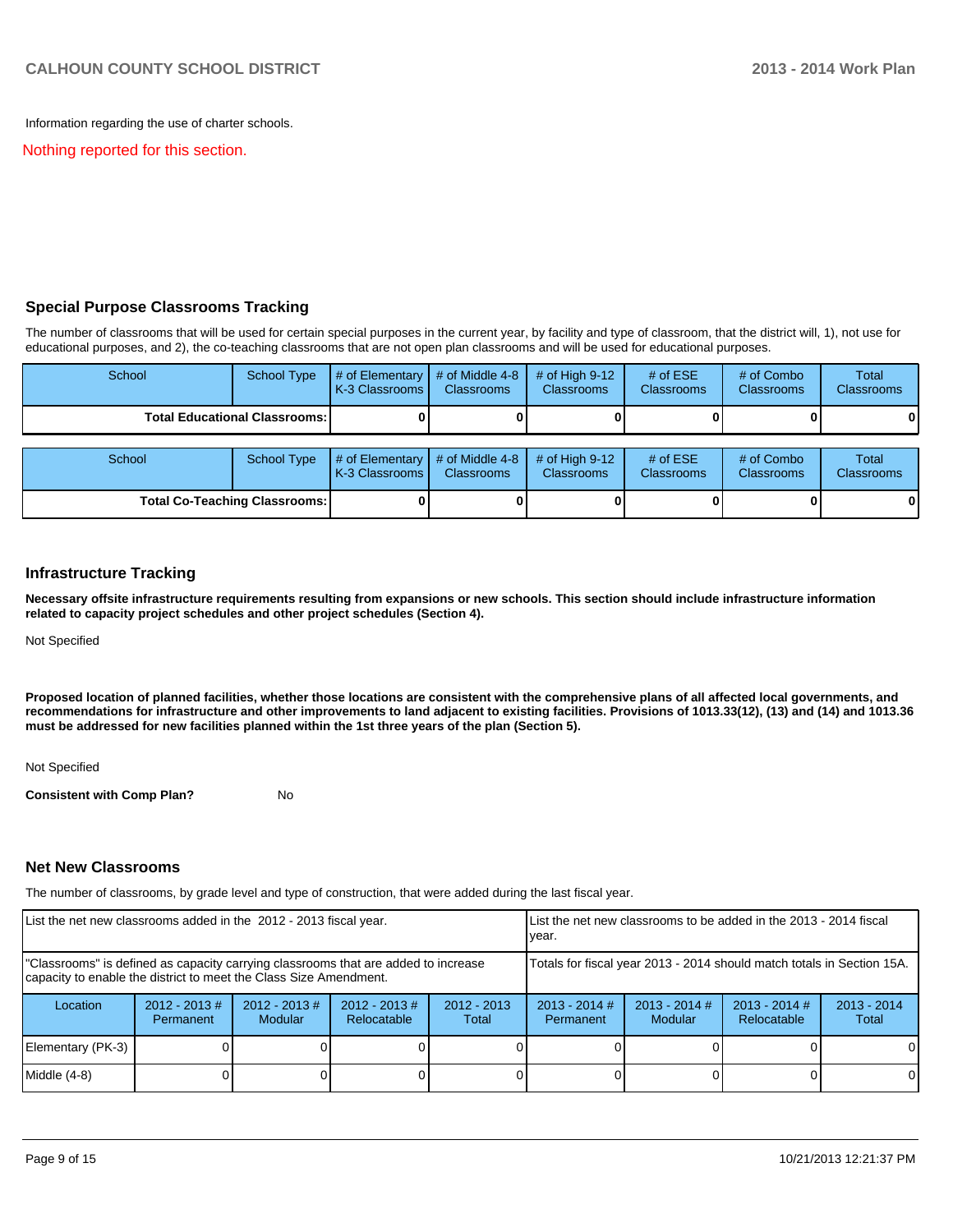| High (9-12) |  |  |  |  |
|-------------|--|--|--|--|
|             |  |  |  |  |

### **Relocatable Student Stations**

Number of students that will be educated in relocatable units, by school, in the current year, and the projected number of students for each of the years in the workplan.

| <b>Site</b>                   | $2013 - 2014$ | $2014 - 2015$   | $2015 - 2016$ | 2016 - 2017 | 2017 - 2018 | 5 Year Average |
|-------------------------------|---------------|-----------------|---------------|-------------|-------------|----------------|
| BLOUNTSTOWN MIDDLE (NEW)      |               |                 |               |             |             | ΟI             |
| CALHOUN ADULT SCHOOL          |               |                 |               |             |             | 0              |
| ICARR ELEMENTARY & MIDDLE     | 169           | 276             | 276           |             |             | 144            |
| IALTHA PUBLIC SCHOOL          | 182           |                 |               |             |             | 36             |
| <b>BLOUNTSTOWN ELEMENTARY</b> | 51            | 73 <sub>1</sub> | 73            | 731         |             | 54             |
| BLOUNTSTOWN HIGH SCHOOL       |               |                 |               |             |             | 0              |
|                               |               |                 |               |             |             |                |

| <b>Totals for CALHOUN COUNTY SCHOOL DISTRICT</b>  |        |       |       |            |       |         |
|---------------------------------------------------|--------|-------|-------|------------|-------|---------|
| Total students in relocatables by year.           | 402 l  | 349   | 349   | <b>731</b> |       | 235     |
| Total number of COFTE students projected by year. | 2.1631 | 2.205 | 2.203 | 2.186      | 2,196 | 2.191   |
| Percent in relocatables by year.                  | 19 % l | 16%   | 16%   | 3 % l      | $0\%$ | $11 \%$ |

## **Leased Facilities Tracking**

Exising leased facilities and plans for the acquisition of leased facilities, including the number of classrooms and student stations, as reported in the educational plant survey, that are planned in that location at the end of the five year workplan.

| Location                            | # of Leased<br>Classrooms 2013 - I<br>2014 | <b>FISH Student</b><br><b>Stations</b> | Owner        | # of Leased<br>Classrooms 2017 -<br>2018 | <b>FISH Student</b><br><b>Stations</b> |
|-------------------------------------|--------------------------------------------|----------------------------------------|--------------|------------------------------------------|----------------------------------------|
| <b>BLOUNTSTOWN MIDDLE (NEW)</b>     |                                            |                                        |              |                                          |                                        |
| ICALHOUN ADULT SCHOOL               |                                            |                                        |              |                                          |                                        |
| <b>CARR ELEMENTARY &amp; MIDDLE</b> |                                            |                                        |              |                                          |                                        |
| <b>ALTHA PUBLIC SCHOOL</b>          |                                            |                                        | 54 Mod Space |                                          |                                        |
| <b>IBLOUNTSTOWN ELEMENTARY</b>      |                                            |                                        |              |                                          |                                        |
| <b>BLOUNTSTOWN HIGH SCHOOL</b>      |                                            |                                        |              |                                          |                                        |
|                                     |                                            | 54                                     |              |                                          |                                        |

## **Failed Standard Relocatable Tracking**

Relocatable units currently reported by school, from FISH, and the number of relocatable units identified as 'Failed Standards'.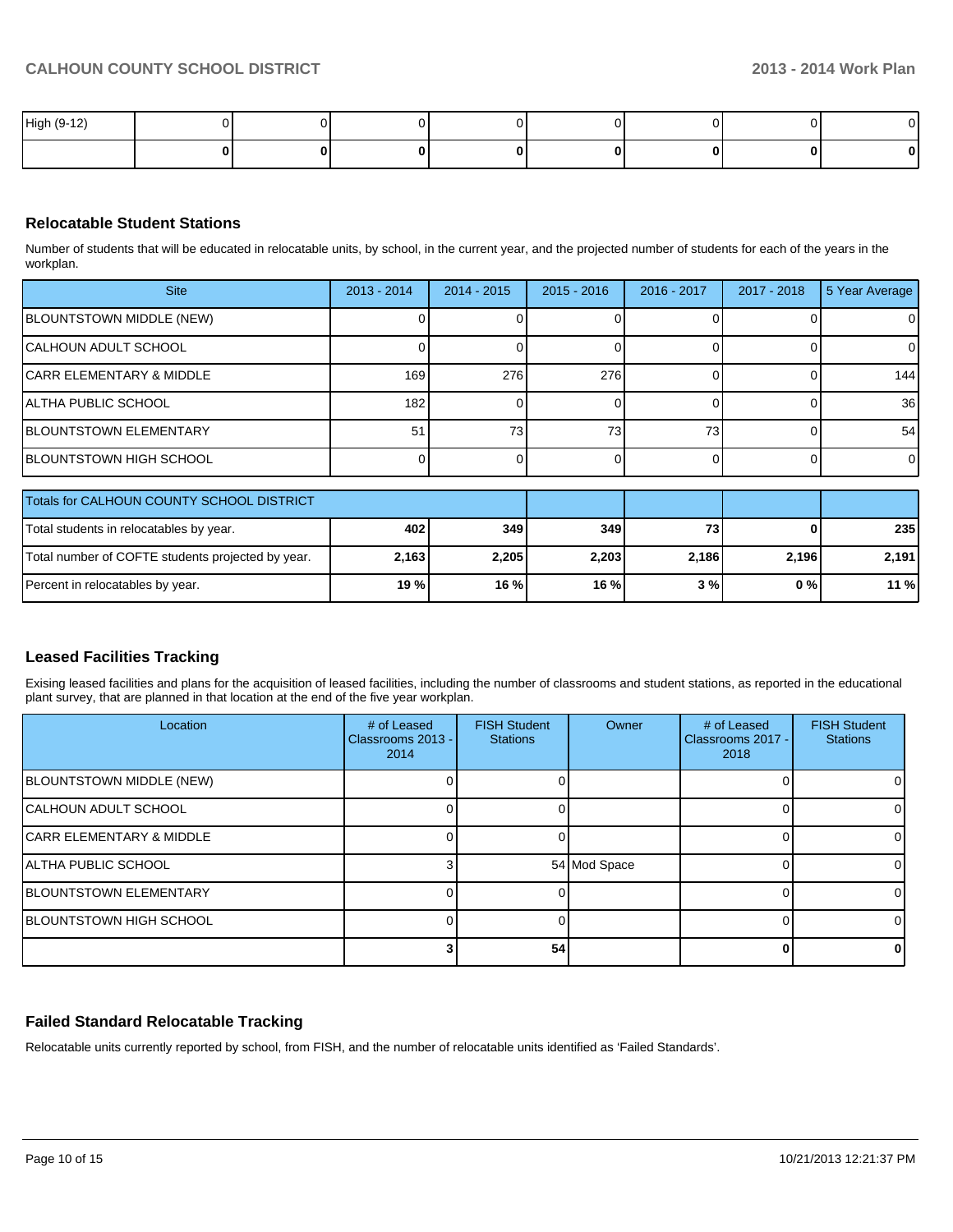Nothing reported for this section.

# **Planning**

### **Class Size Reduction Planning**

**Plans approved by the school board that reduce the need for permanent student stations such as acceptable school capacity levels, redistricting, busing, year-round schools, charter schools, magnet schools, public-private partnerships, multitrack scheduling, grade level organization, block scheduling, or other alternatives.**

Calhoun County School Board will apply for special facilities to build Pre-K thru 8 school at Altha Public School in 2011-2012

#### **School Closure Planning**

**Plans for the closure of any school, including plans for disposition of the facility or usage of facility space, and anticipated revenues.**

Not Specified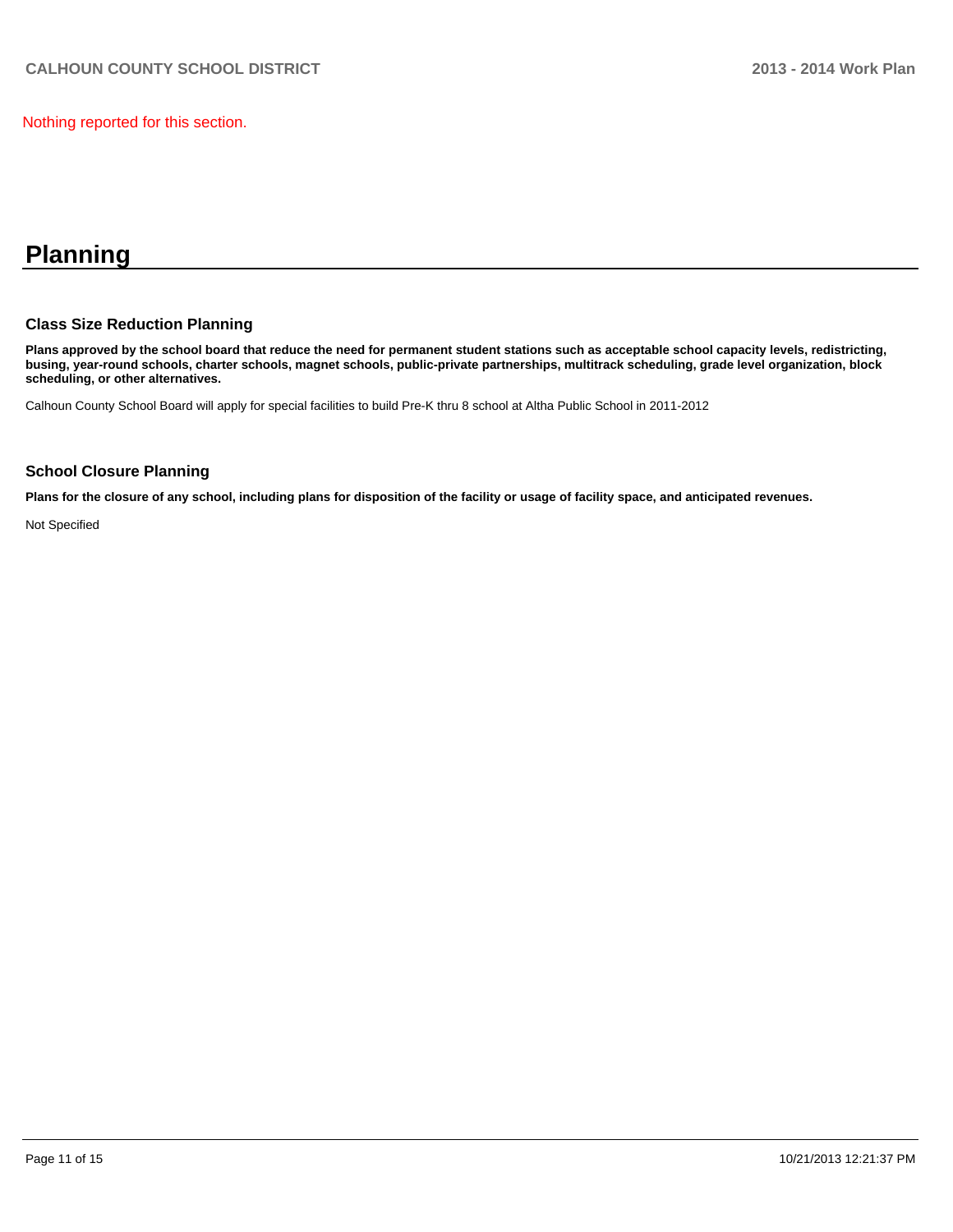Five Year Survey - Ten Year Capacity **10/21/2013** CALHOUN COUNTY SCHOOL DISTRICT

**Schedule of capital outlay projects projected to ensure the availability of satisfactory student stations for the projected student enrollment in K - 12 programs for the future 5 years beyond the 5-year district facilities work program.**

No items meet the criteria.

Five Year Survey - Ten Year Infrastructure **10/21/2013** CALHOUN COUNTY SCHOOL DISTRICT

**Proposed Location of Planned New, Remodeled, or New Additions to Facilities in 6 thru 10 out years (Section 28).**

### No items meet the criteria.

**Plans for closure of any school, including plans for disposition of the facility or usage of facility space, and anticipated revenues in the 6 thru 10 out years (Section 29).**

No items meet the criteria.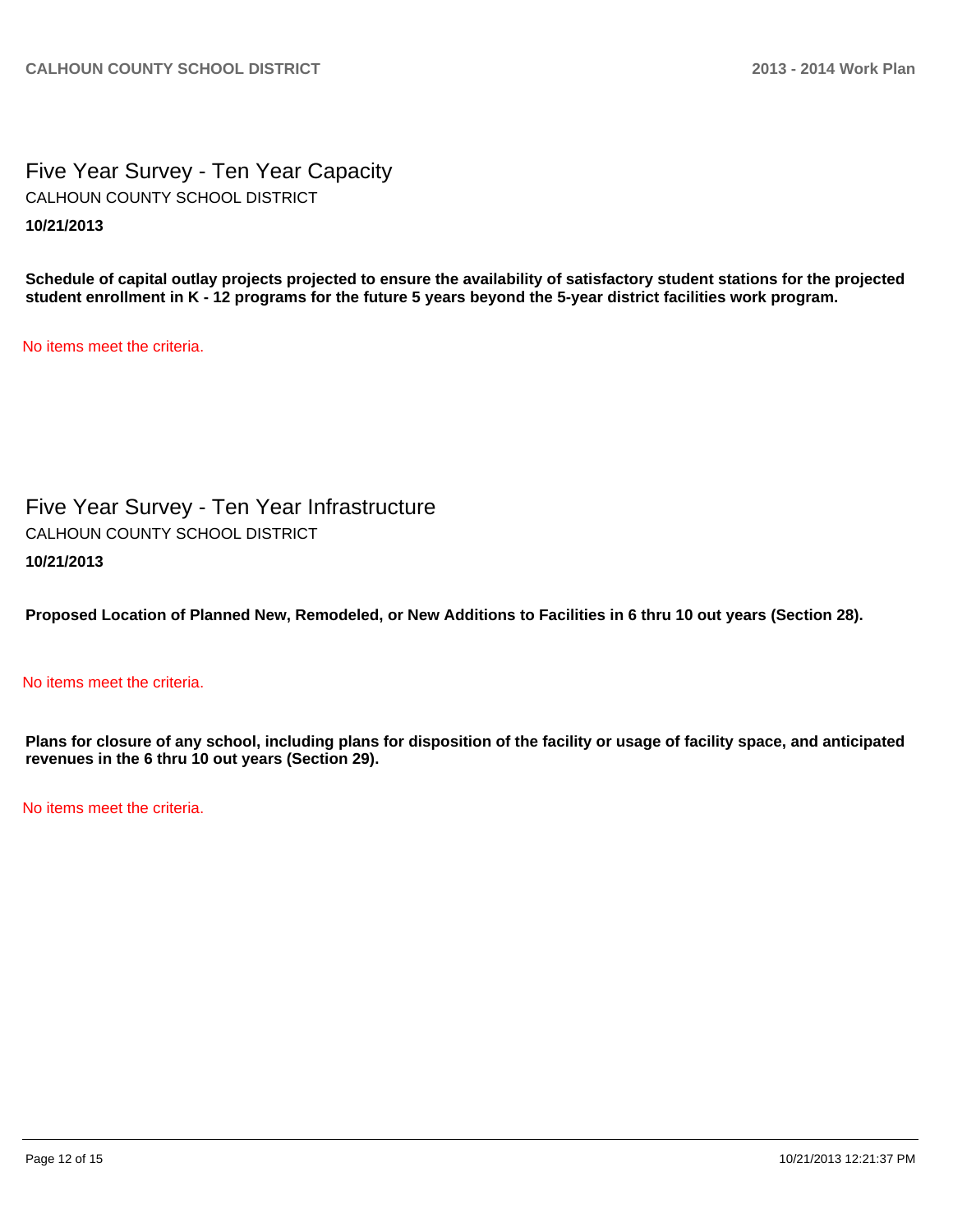# Five Year Survey - Ten Year Maintenance **10/21/2013** CALHOUN COUNTY SCHOOL DISTRICT

**District projects and locations regarding the projected need for major renovation, repair, and maintenance projects within the district in years 6 - 10 beyond the projects plans detailed in the five years covered by the work plan.**

No items match the criteria.

# Five Year Survey - Ten Year Utilization

CALHOUN COUNTY SCHOOL DISTRICT

## **10/21/2013**

**Schedule of planned capital outlay projects identifying the standard grade groupings, capacities, and planned utilization rates of future educational facilities of the district for both permanent and relocatable facilities.**

| <b>Grade Level</b><br>Projections | <b>FISH Student</b><br><b>Stations</b> | <b>Actual FISH</b><br>Capacity | Actual<br><b>COFTE</b> | Actual<br><b>Utilization</b> | Actual new<br><b>Student</b><br>Capacity to be<br>added/remove | Projected<br><b>COFTE</b> | Projected<br><b>Utilization</b> |
|-----------------------------------|----------------------------------------|--------------------------------|------------------------|------------------------------|----------------------------------------------------------------|---------------------------|---------------------------------|
| Elementary -<br>District Totals   | 836                                    | 836                            | 651.52                 | 77.93 %                      |                                                                | 0                         | 0.00%                           |
| Middle - District<br>Totals       | 1,757                                  | 1,580                          | 1,115.76               | 70.62%                       |                                                                |                           | 0.00%                           |
| High - District<br>Totals         | 846                                    | 676                            | 376.33                 | 55.67 %                      |                                                                | O                         | 0.00%                           |
| Other - ESE, etc                  | 191                                    | 286                            | 0.00                   | 0.00%                        |                                                                | 0                         | 0.00%                           |
|                                   | 3,630                                  | 3,378                          | 2,143.61               | 63.46 %                      |                                                                |                           | 0.00%                           |

**Combination schools are included with the middle schools for student stations, capacity, COFTE and utilization purposes because these facilities all have a 90% utilization factor. Use this space to explain or define the grade groupings for combination schools.**

No comments to report.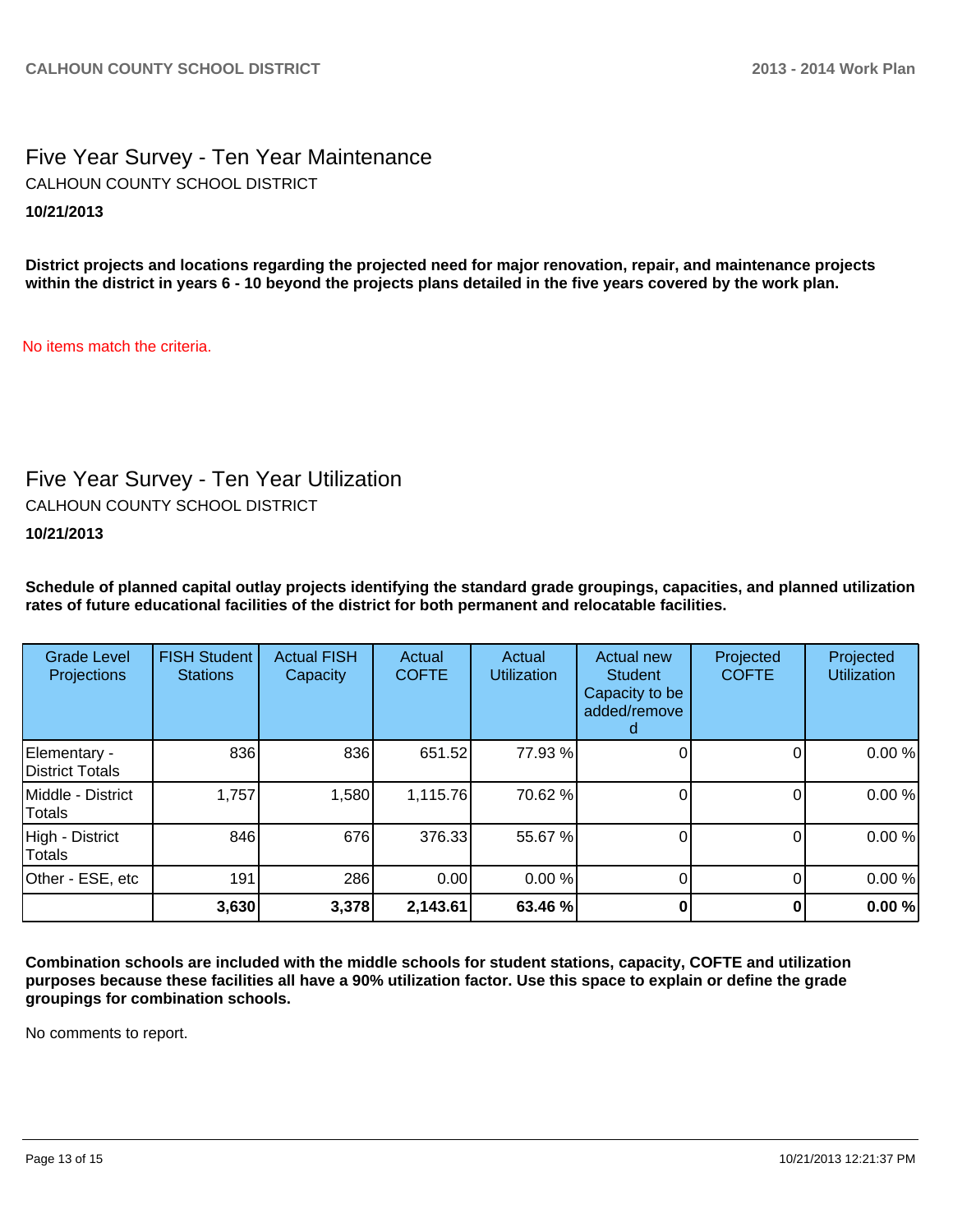Five Year Survey - Twenty Year Capacity **10/21/2013** CALHOUN COUNTY SCHOOL DISTRICT

**Schedule of capital outlay projects projected to ensure the availability of satisfactory student stations for the projected student enrollment in K - 12 programs for the future 11 - 20 years beyond the 5-year district facilities work program.**

No items match the criteria.

Five Year Survey - Twenty Year Infrastructure **10/21/2013** CALHOUN COUNTY SCHOOL DISTRICT

**Proposed Location of Planned New, Remodeled, or New Additions to Facilities in the 11 through 20 out years (Section 28).**

No items meet the criteria.

**Plans for closure of any school, including plans for disposition of the facility or usage of facility space, and anticipated revenues in the 11 through 20 out years (Section 29).**

No items meet the criteria.